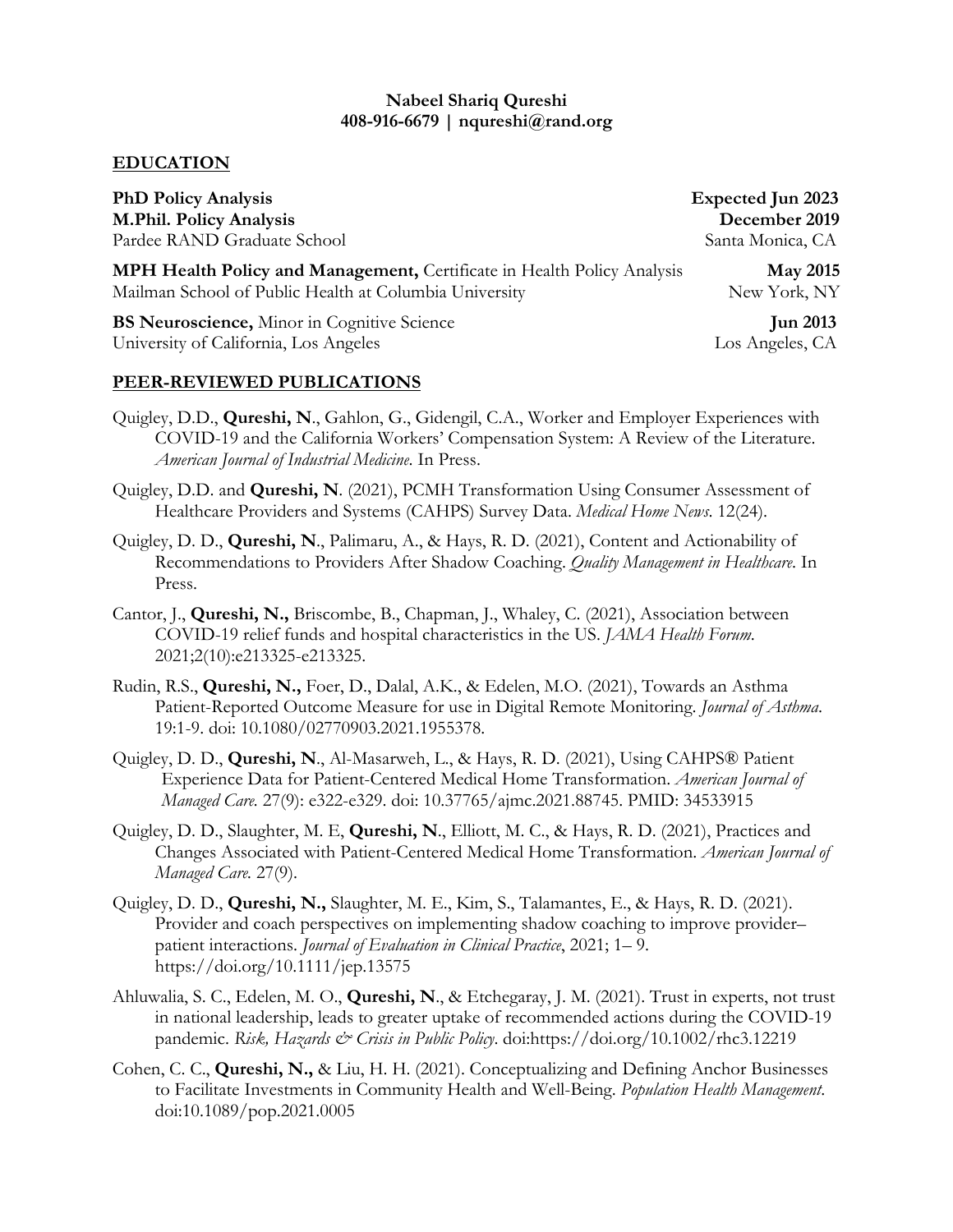- Welch, L. C., Tomoaia-Cotisel, A., Chang, H., Mendel, P., Etchegaray, J. M., **Qureshi, N.,** Fenwood-Hughes, M., Parajulee , A., Selker, H. P. (2021). Do common metrics add value? Perspectives from NIH Clinical and Translational Science Awards (CTSA) Consortium hubs. *Journal of Clinical and Translational Science, 5*(1), e68. doi:10.1017/cts.2020.565
- Quigley, D. D., **Qureshi, N.,** Al-Masarweh, L., & Hays, R. D. (2020). Practice Leaders Report Targeting Several Types of Changes in Care Experienced by Patients During Patient-Centered Medical Home Transformation. *Journal of Patient Experience*, 2374373520934231. doi:10.1177/2374373520934231
- **Qureshi, N.,** Quigley, D. D., & Hays, R. D. (2020). Nationwide Qualitative Study of Practice Leader Perspectives on What It Takes to Transform into a Patient-Centered Medical Home. *Journal of General Internal Medicine, 35*(12), 3501-3509. doi:10.1007/s11606-020-06052-1
- Xenakis, L., Quigley, D. D., **Qureshi, N.,** Al-Masarweh, L., Pham, C., & Hays, R. D. (2020). Some Aspects of Patient Experience Assessed by Practices Undergoing Patient-Centered Medical Home Transformation Are Measured by CAHPS, Others Are Not. *Quality Management in Healthcare, 29*(4). Retrieved from https://journals.lww.com/qmhcjournal/Fulltext/2020/10000/Some\_Aspects\_of\_Patient\_Ex perience\_Assessed\_by.1.aspx
- Uscher-Pines, L., Raja, P., **Qureshi, N.,** Huskamp, H. A., Busch, A. B., & Mehrotra, A. (2020). Use of Tele-Mental Health in Conjunction With In-Person Care: A Qualitative Exploration of Implementation Models. *Psychiatric Services, 71*(5), 419-426. doi:10.1176/appi.ps.201900386
- Welch, L. C., Tomoaia-Cotisel, A., Noubary, F., Chang, H., Mendel, P., Parajulee, A., Fenwood-Hughes, M., Etchegaray, J. M., **Qureshi, N.,** Chanderl, R., Selker, H. P. (2020). Evaluation of Initial Progress to Implement Common Metrics across the NIH Clinical and Translational Science Awards (CTSA) Consortium. *Journal of Clinical and Translational Science*, 1-37. doi:10.1017/cts.2020.517
- **Qureshi, N.,** Mehrotra, A., Rudin, R. S., & Fischer, S. H. (2019). Common Laboratory Results Frequently Misunderstood by a Sample of Mechanical Turk Users. *Applied Clinical Informatics, 10*(2), 175-179. doi:10.1055/s-0039-1679960
- Rudin, R. S., Fanta, C. H., **Qureshi, N.,** Duffy, E., Edelen, M. O., Dalal, A. K., & Bates, D. W. (2019). A Clinically Integrated mHealth App and Practice Model for Collecting Patient-Reported Outcomes between Visits for Asthma Patients: Implementation and Feasibility. *Applied Clinical Informatics, 10*(5), 783-793. doi:10.1055/s-0039-1697597

# **RESEARCH REPORTS**

- Quigley, Denise D., Michael Dworsky, **Nabeel Qureshi**, Shannon Prier, Courtney A. Gidengil. *COVID-19 in the California Workers' Compensation System: A Study of COVID-19 Claims and Presumptions Under Senate Bill 1159.* Santa Monica, CA: RAND Corporation, 2021. https://www.rand.org/pubs/research\_reports/RRA1430-1.html
- Hero, Joachim O., Courtney A. Gidengil, **Nabeel Qureshi**, Terri Tanielian, Carrie M. Farmer. *Access to Health Care Among TRICARE-Covered Children*. Santa Monica, CA: RAND Corporation, 2021. https://www.rand.org/pubs/research\_reports/RRA472-1.html
- Chandra, Anita, Laurie T. Martin, Joie D. Acosta, Christopher Nelson, Douglas Yeung, **Nabeel Qureshi**, Tara Blagg. *Transforming Public Health Data Systems: White Papers to Inform Commission*. Princeton, NJ: Robert Wood Johnson Foundation, 2021.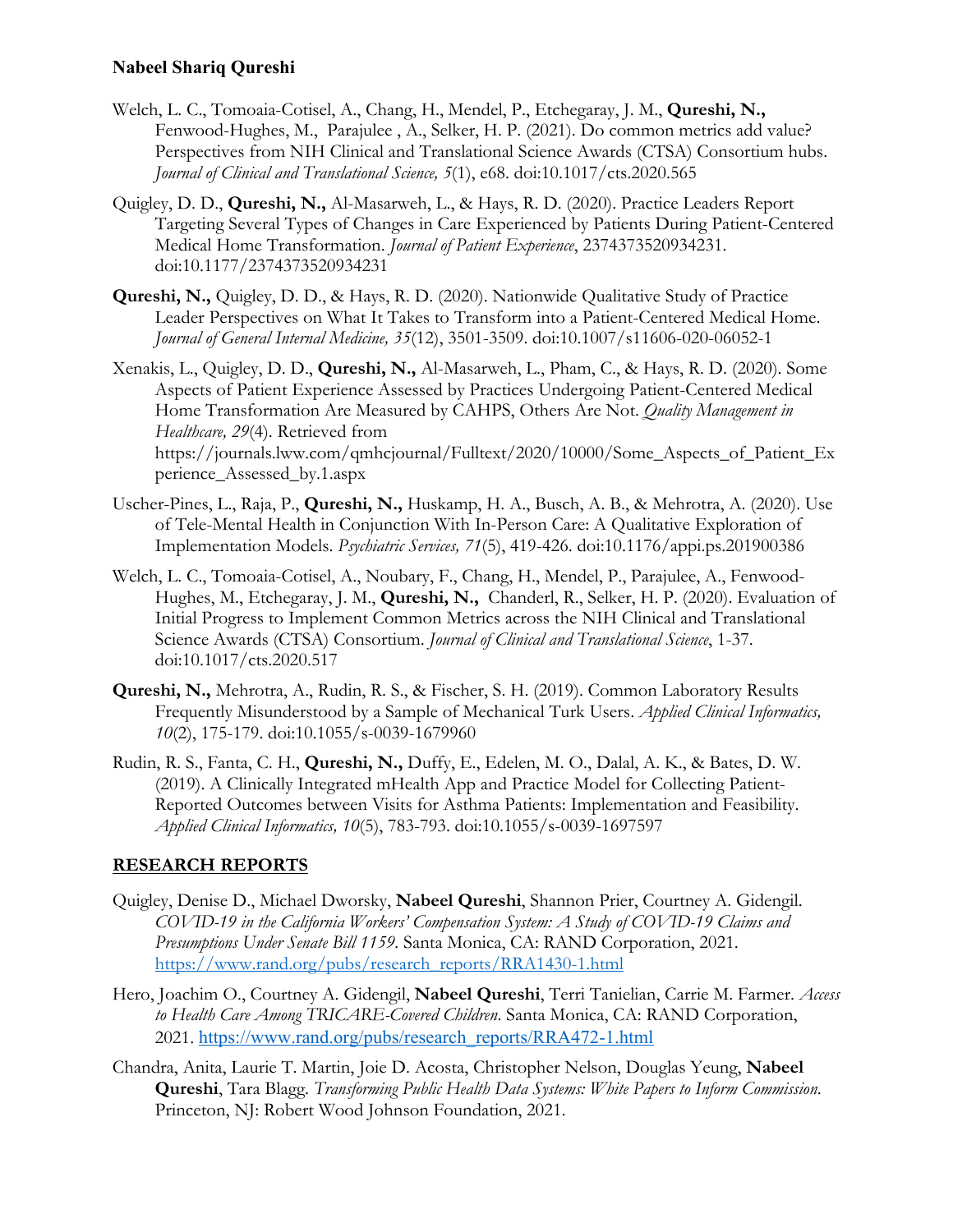https://www.rwjf.org/en/library/research/2021/10/charting-a-course-for-an-equitycentered-data-system.html

- Eibner, Christine, Jodi L. Liu, Carter C. Price, **Nabeel Qureshi**, Raffaele Vardavas. *Temporary Safety-Net Policies and Pandemic-Related Insurance Loss in New York State*. Santa Monica, CA: RAND Corporation, 2021. https://www.rand.org/pubs/research\_reports/RRA804-1.html
- Burgette, Lane F., Joachim Hero, Jodi Liu, Catherine Cohen, Barbara Wynn, Katie Merrell, Drew M. Anderson, Daniel Crespin, Stephanie Dellva, Roald Euller, Liisa Hiatt, Yael Katz, Vishnupriya Kareddy, Monique Martineau, PhuongGiang Nguyen, Evan Peet, **Nabeel Qureshi**, Teague Ruder, Flora Sheng, Lan Zhao, Peter S. Hussey, *Practice Expense Methodology and Data Collection Research and Analysis: Phase II Final Report*. Santa Monica, CA: RAND Corporation, 2021. https://www.rand.org/pubs/research\_reports/RRA1181-1.html
- Quigley, Denise D., Michael Dworsky, **Nabeel Qureshi**, J. Scott Ashwood, Kelsey O'Halloren, Lisa S. Meredith. *Posttraumatic Stress in California's Workers' Compensation System A Study of Mental Health Presumptions for Firefighters and Peace Officers Under Senate Bill 542. Santa Monica, CA:* RAND Corporation, 2021. https://www.rand.org/pubs/research\_briefs/RBA1391-1.html
- Quigley, Denise D., Michael Dworsky, **Nabeel Qureshi**, J. Scott Ashwood, Kelsey O'Halloren, Lisa S. Meredith. *Posttraumatic Stress in California's Workers' Compensation System A Study of Mental*  Health Presumptions for Firefighters and Peace Officers Under Senate Bill 542. Santa Monica, CA: RAND Corporation, 2021. https://www.rand.org/pubs/research\_reports/RRA1391-1.html
- Chen, Peggy G., Edward W. Chan, **Nabeel Qureshi**, Shoshana Shelton, and Andrew W. Mulcahy. *Medical Device Supply Chains: An Overview and Description of Challenges During the COVID-19 Pandemic*. Washington, D.C., The Office of the Assistant Secretary for Planning and Evaluation, 2021. https://aspe.hhs.gov/sites/default/files/documents/e48047020834c0c34cf6baf08a9428d0/P R-A328-2-medicaldevices.pdf
- Williams, Malcolm V., Lilian Perez, Sameer Siddiqi, **Nabeel Qureshi**, Jessica Sousa, Alexandra Huttinger. *Building the Evidence Base for Social Determinants of Health Interventions: Final Report*. Washington, D.C., The Office of the Assistant Secretary for Planning and Evaluation, 2021. https://aspe.hhs.gov/sites/default/files/documents/e400d2ae6a6790287c5176e36fe47040/P R-A1010-1\_final.pdf
- Liu, Harry H., Andrew W. Dick, **Nabeel Shariq Qureshi**, Sangita M. Baxi, Katherine J. Roberts, Laura A. Guerra, Teague Rudder, Regina Shih. *New York State 1115 Demonstration Independent Evaluation*. Santa Monica, CA: RAND Corporation, 2021. https://www.health.ny.gov/health\_care/medicaid/redesign/mrt2/ext\_request/docs/2021-08-03\_1115\_demo\_eval.pdf
- Tomoaia-Cotisel, Andrada, Nicole K. Eberhart, Charles Engel, Peter Mendel, Gabriela Alvarado, **Nabeel Qureshi**, Samuel D. Allen. *A Process Evaluation of Primary Care Behavioral Health Integration in the Military Health System.* Santa Monica, CA: RAND Corporation, 2021. https://www.rand.org/pubs/research\_reports/RRA677-1.html
- Gidengil C, Goetz MB, Maglione M, Newberry SJ, Chen P, O'Hollaren K, **Qureshi N,** Scholl K, Ruelaz Maher A, Akinniranye O, Kim TM, Jimoh O, Xenakis L, Kong W, Xu Z, Hall O, Larkin J, Motala A, Hempel S. *Safety of Vaccines Used for Routine Immunization in the United States: An Update*. Comparative Effectiveness Review No. 244. (Prepared by the Southern California Evidence-based Practice Center under Contract No. 290-2015-00010-I.) AHRQ Publication No. 21-EHC024. Rockville, MD: Agency for Healthcare Research and Quality; May 2021. DOI: https://doi.org/10.23970/AHRQEPCCER244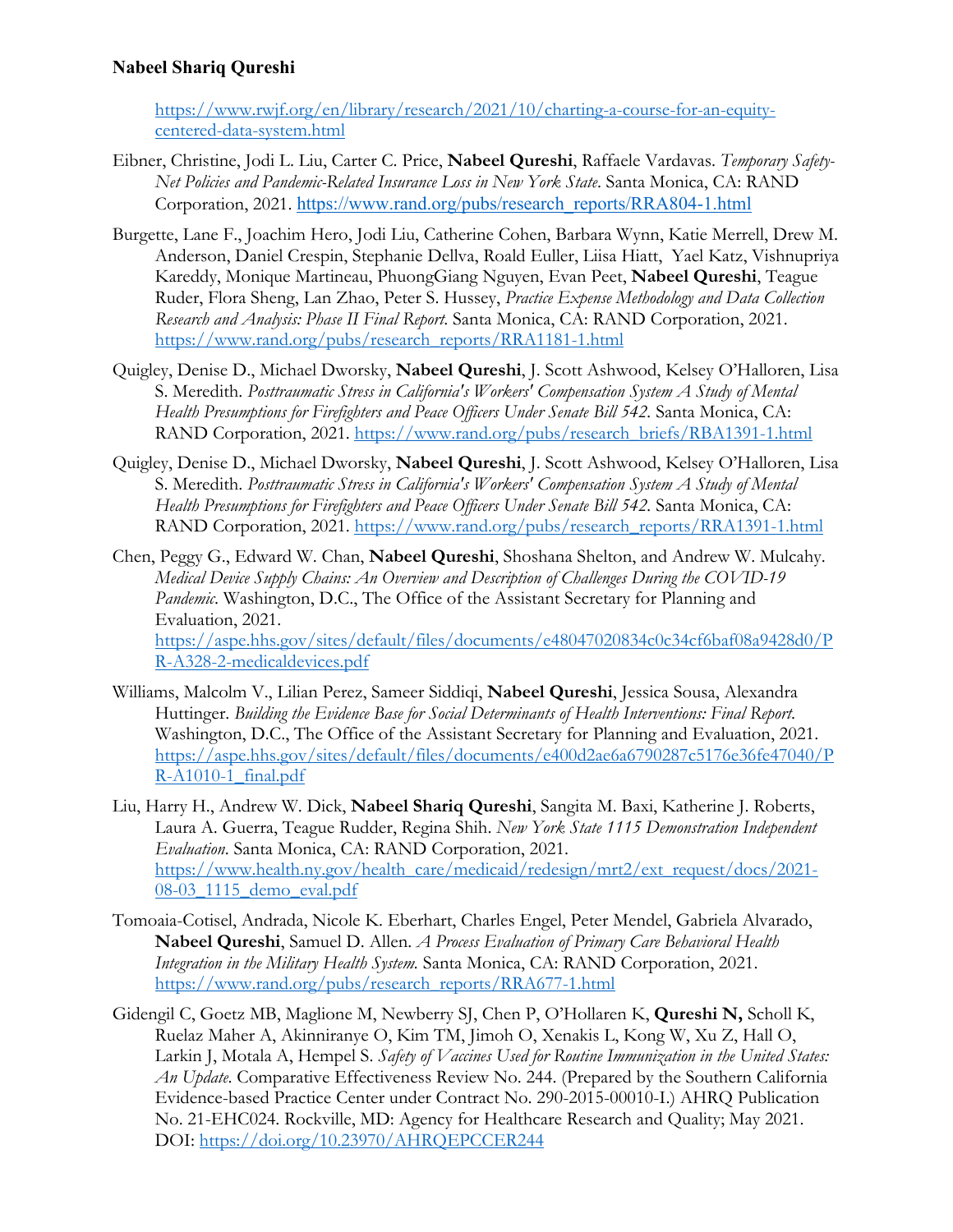- Liu, Jodi L., Zachary M. Levinson, **Nabeel Shariq Qureshi**, and Christopher M. Whaley, *Impact of Policy Options for Reducing Hospital Prices Paid by Private Health Plans*, Santa Monica, CA: RAND Corporation, 2021. https://www.rand.org/pubs/research\_reports/RRA805-1.html
- Liu, Jodi L., Zachary M. Levinson, **Nabeel Shariq Qureshi**, and Christopher M. Whaley, *Reducing Hospital Spending: Three Policy Options*, Santa Monica, CA: RAND Corporation, 2021. https://www.rand.org/pubs/research\_briefs/RBA805-1.html
- Contributing Author. *Evaluation of the Million Hearts® Cardiovascular Disease Risk Reduction Model: Fourth Annual Report*. Washington, D.C.: Mathematica Policy Research, 2021. (pending)
- Blue, Laura, Greg Peterson, Keith Kranker, Tessa Huffman, Alli Steiner, Amanda Markovitz, Malcolm Williams, Kate Stewart, Julia Rollison, Jia Pu, Thomas Concannon, Liisa Hiatt, **Nabeel Qureshi**, Precious Ogbuefi, David Magid, Leslie Conwell, Nancy McCall. *Evaluation of the Million Hearts® Cardiovascular Disease Risk Reduction Model: Third Annual Report*. Washington, D.C.: Mathematica Policy Research, 2020. https://innovation.cms.gov/data-andreports/2020/mhcvdrrm-thirdannevalrpt.
- Milstein, Bobby, Jane Erickson, Tami Gouveia, **Nabeel Shariq Qureshi**, Chris Nelson, *Amplifying Stewardship: Characteristics and Trends Stewards Consider When Expanding Equitable Well-Being*. ReThink Health, 2020. https://www.rethinkhealth.org/wp-content/uploads/2020/07/RTH-TrendAnalysisReport\_7152020.pdf
- Mendel, Peter, Courtney A. Gidengil, Andrada Tomoaia-Cotisel, Sean Mann, Adam J. Rose, Kristin J. Leuschner, **Nabeel Shariq Qureshi**, Vishnupriya Kareddy, Jessica L. Sousa, and Daniel Kim, *Investing in the Future of Health Care: A Strategic Assessment of Federally Funded Health Services Research and Primary Care Research*. Santa Monica, CA: RAND Corporation, 2020. https://www.rand.org/pubs/research\_briefs/RBA623-1.html.
- Mendel, Peter, Courtney A. Gidengil, Andrada Tomoaia-Cotisel, Sean Mann, Adam J. Rose, Kristin J. Leuschner, **Nabeel Shariq Qureshi**, Vishnupriya Kareddy, Jessica L. Sousa, and Daniel Kim, *Health Services and Primary Care Research Study: Comprehensive Report*. Santa Monica, CA: RAND Corporation, 2020. https://www.rand.org/pubs/research\_reports/RR3229.html.
- Burgette, Lane F., Catherine C. Cohen, Joachim O. Hero, Jodi L. Liu, Daniel J. Crespin, Stephanie Dellva, Roald Euller, Liisa Hiatt, Vishnupriya Kareddy, Monique Martineau, Katie Merrell, PhuongGiang Nguyen, Evan D. Peet, **Nabeel Shariq Qureshi**, Teague Ruder, Yaou Flora Sheng, Barbara O. Wynn, Lan Zhao, and Peter S. Hussey, *Practice Expense Methodology and Data Collection Research and Analysis: Interim Phase II Report*. Santa Monica, CA: RAND Corporation, 2020. https://www.rand.org/pubs/research\_reports/RR3248.html
- Contributing Author. *Evaluation of the Million Hearts® Cardiovascular Disease Risk Reduction Model: Second Annual Report*. Washington, D.C.: Mathematica Policy Research, 2019. https://downloads.cms.gov/media/millionheartscdrrmsecondannualevaluationreport\_1\_13\_20.pdf
- Gidengil, Courtney A., Christopher Nelson, Laura J. Faherty, and **Nabeel Shariq Qureshi**, *Does the United States Need to Strengthen the System of Care for Infectious Diseases?.* RAND Corporation and MITRE Corporation, 2018. https://www.rand.org/pubs/research\_reports/RR2046.html.
- Mendel, Peter, Christine Buttorff, Peggy G. Chen, Katharine Sieck, Patrick Orr, **Nabeel Shariq Qureshi**, and Peter S. Hussey, *Perspectives of Physicians in Small Rural Practices on the Medicare Quality Payment Program*. Santa Monica, CA: RAND Corporation, 2019. https://www.rand.org/pubs/research\_reports/RR2882.html.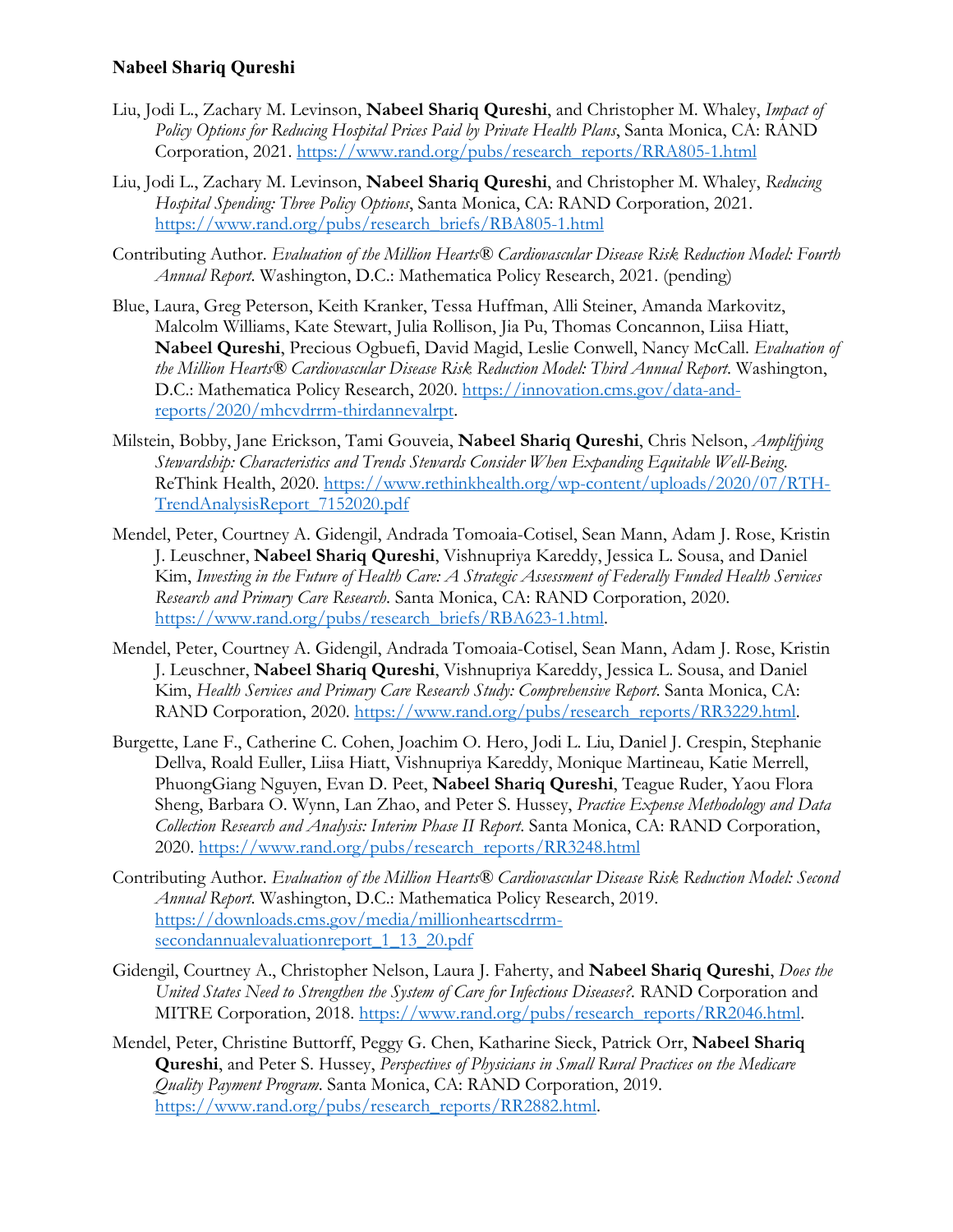- Burgette, Lane F., Jodi L. Liu, Benjamin M. Miller, Barbara O. Wynn, Stephanie Dellva, Rosalie Malsberger, Katie Merrell, PhuongGiang Nguyen, Xiaoyu Nie, Joseph D. Pane, **Nabeel Shariq Qureshi**, Teague Ruder, Lan Zhao, and Peter S. Hussey, *Practice Expense Methodology and Data Collection Research and Analysis*. Santa Monica, CA: RAND Corporation, 2018. https://www.rand.org/pubs/research\_reports/RR2166.html.
- Friedberg, Mark W., Grant R. Martsolf, Andrada Tomoaia-Cotisel, Peter Mendel, Ryan K. McBain, Laura Raaen, Ryan Kandrack, **Nabeel Shariq Qureshi**, Jason Michel Etchegaray, Brian Briscombe, and Peter S. Hussey, *Practice Expenses Associated with Comprehensive Primary Care Capabilities*. Santa Monica, CA: RAND Corporation, 2018. https://www.rand.org/pubs/research\_reports/RR2495.html.
- Rudin, Robert S., Richard Hillestad, M. Susan Ridgely, **Nabeel Shariq Qureshi**, John S. Davis II, and Shira H. Fischer, *Defining and Evaluating Patient-Empowered Approaches to Improving Record Matching*. Santa Monica, CA: RAND Corporation, 2018. https://www.rand.org/pubs/research\_reports/RR2275.html.

# **PRESENTATIONS AND POSTERS**

- Quigley, Denise D., Mary Ellen Slaughter, **Nabeel Qureshi**, Ron D. Hays. Care Delivery Change Strategies and Quality Improvement Practices Associated with Patient-Centered Medical Home Transformation. AcademyHealth Annual Research Meeting, poster presentation, July 2020.
- Quigley, Denise D., **Nabeel Qureshi**, Ron D. Hays. Use of CAHPS® Patient Experience Data As Part of Patient-Centered Medical Home Transformation. AcademyHealth Annual Research Meeting, poster presentation, June 2019.
- Quigley, Denise D., **Nabeel Qureshi**, Luma AlMasarweh, Ron D. Hays. Practice Leaders Report Several Differences in Care Experienced by Patients in a Patient-Centered Medical Home: Some Are Measured by CAHPS, Others Are Not. AcademyHealth Annual Research Meeting, poster presentation, June 2019.
- Liu, Jodi, Barbara Wynn, Xiaoyu Nie, Rosalie Malsberger, **Nabeel Qureshi**, Peter Hussey. Aligning Practice Expense Payments in the Medicare Physician Fee Schedule with Hospital Outpatient Relative Costs. AcademyHealth Annual Research Meeting, poster presentation, June 2018.
- White, Chapin, **Nabeel Qureshi**, Xiaoyu Nie, Peter Hussey, Erin Duffy, Jodi Liu, Uzaib Saya. Are We Moving the Needle? Measuring and Tracking "Prospectiveness" in Medicare and Commercial Payments for Inpatient Hospital Care. AcademyHealth Annual Research Meeting, poster presentation, June 2017.
- Mattke, Soeren, Elizabeth M. Sloss, **Nabeel S. Qureshi**, Carol Roth, Jonathan W. Goldman. JL510. Febrile Neutropenia Risk Assessment Prior to Chemotherapy and Use of Colony-Stimulating Factor Prophylaxis in U.S. Community Oncology Clinics. Advanced Practitioner Society for Hematology and Oncology (ASHPO), meeting abstract, November 2017.
- Rudin, Robert S., **Nabeel Qureshi**. Integrating Patient-Reported Outcomes (PRO) into Routine Care: Accounting for User Needs in an Asthma Symptom Monitoring Application. AcademyHealth Annual Research Meeting, poster presentation, June 2016

# **DISTINCTIONS AND AWARDS**

Pardee RAND Graduate School

RAND Center for Advancing Racial Equity Policy (CAREP) Affiliate and Ambassador, 2021-2022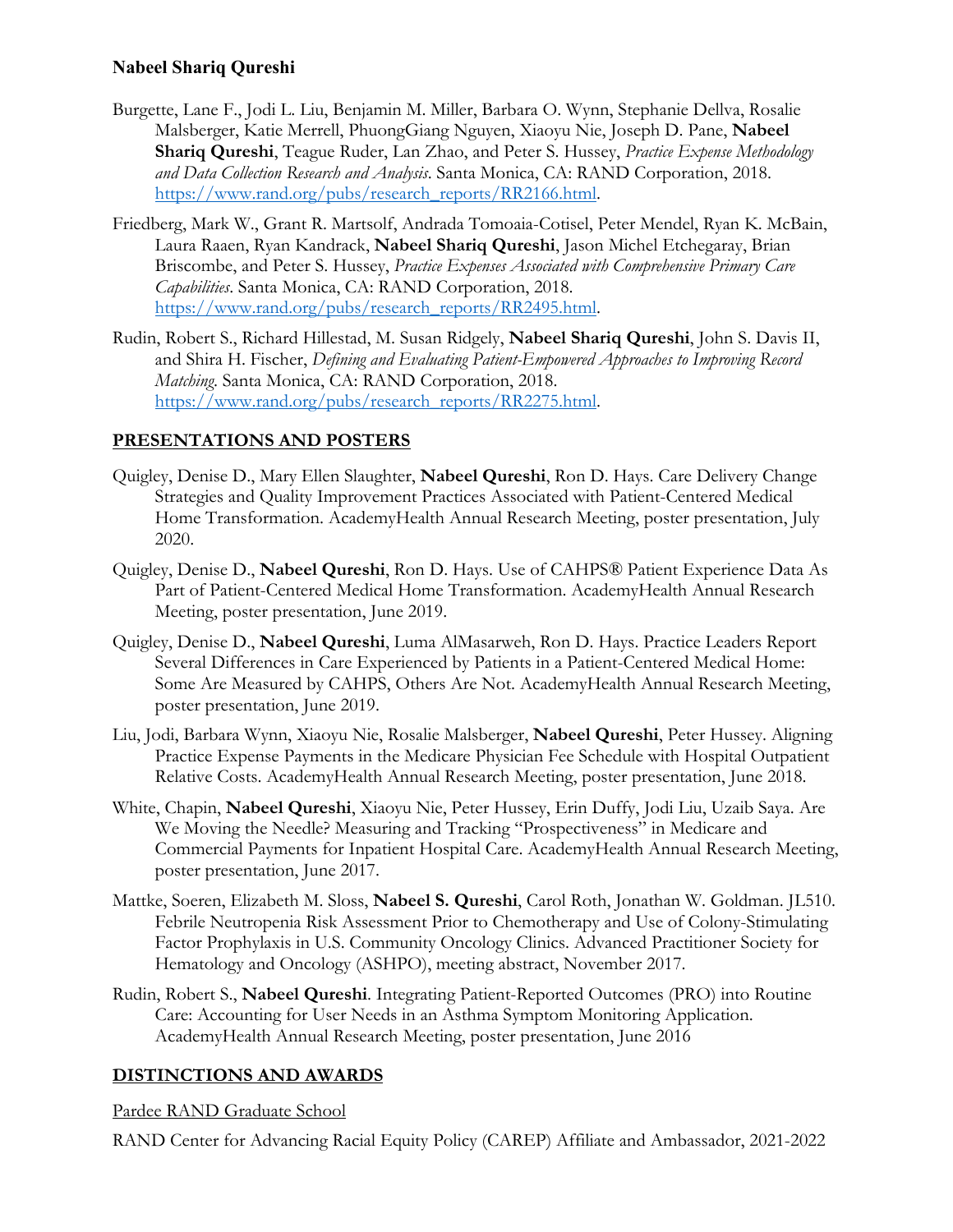The Anne and James Rothenberg Dissertation Award, 2021-2022 James Q. Wilson Dissertation Award, 2020-2021 Outstanding Teaching Assistant Award, 2020

RAND Corporation

RAND Spotlight Award, 2021 RAND Spotlight Award, 2020 RAND Spotlight Award, 2018 RAND Spotlight Award, 2017

# **TEACHING EXPERIENCE**

Pardee RAND Graduate School

Teaching Assistant, Policymaking in Complex Environments, 2020-2021 Teaching Assistant, Designing Emperical Research, 2020-2021

Teaching Assistant, Designing Emperical Research, 2019-2020 Teaching Assistant, Operations Research I, 2019-2020

Mailman School of Public Health, Columbia University

Teaching Assistant, Health Program Evaluation, 2014-2015 Teaching Assistant, Understanding Health Systems, 2014-2015

# **WORK EXPERIENCE**

### **RAND Corporation** Jun 2015-Sept 2018

- Performed data analysis including drafting semi-structured interviews and coding qualitative data using Dedoose and NVivo and analyzing physician and hospital payment data using SAS and Stata
- Prepared literature reviews and drafted report and research paper sections for various healthcare topics, including as quality measurement in physician and hospital practices, post-acute care and long-term support services, patient privacy, and practice transformation efforts
- Developed materials for healthcare programs in substance use treatment and post-acute care assessment; managed multiple research projects for federal contract and grant work

# **Everytown for Gun Safety Jan 2015-Jun 2015**

Research Intern New York, NY

- Drafted policy briefs on relationship between gun possession and violence and alcohol dispensaries and gun violence
- Tracked shooting incidents; develop follow-up protocols for data acquisition and dissemination to research team
- Developed and analyze new research methodologies to advance research-based advocacy campaigns

# **The Public Policy Institute of California (PPIC) Jun 2014-Aug 2014**

Policy Research Intern San Francisco, CA

• Compiled research reports on eleven counties to analyze the quality and quantity of health services provided in the California Jail System; presented to organization and corrections stakeholders

Policy Analyst Boston, MA and Santa Monica, CA